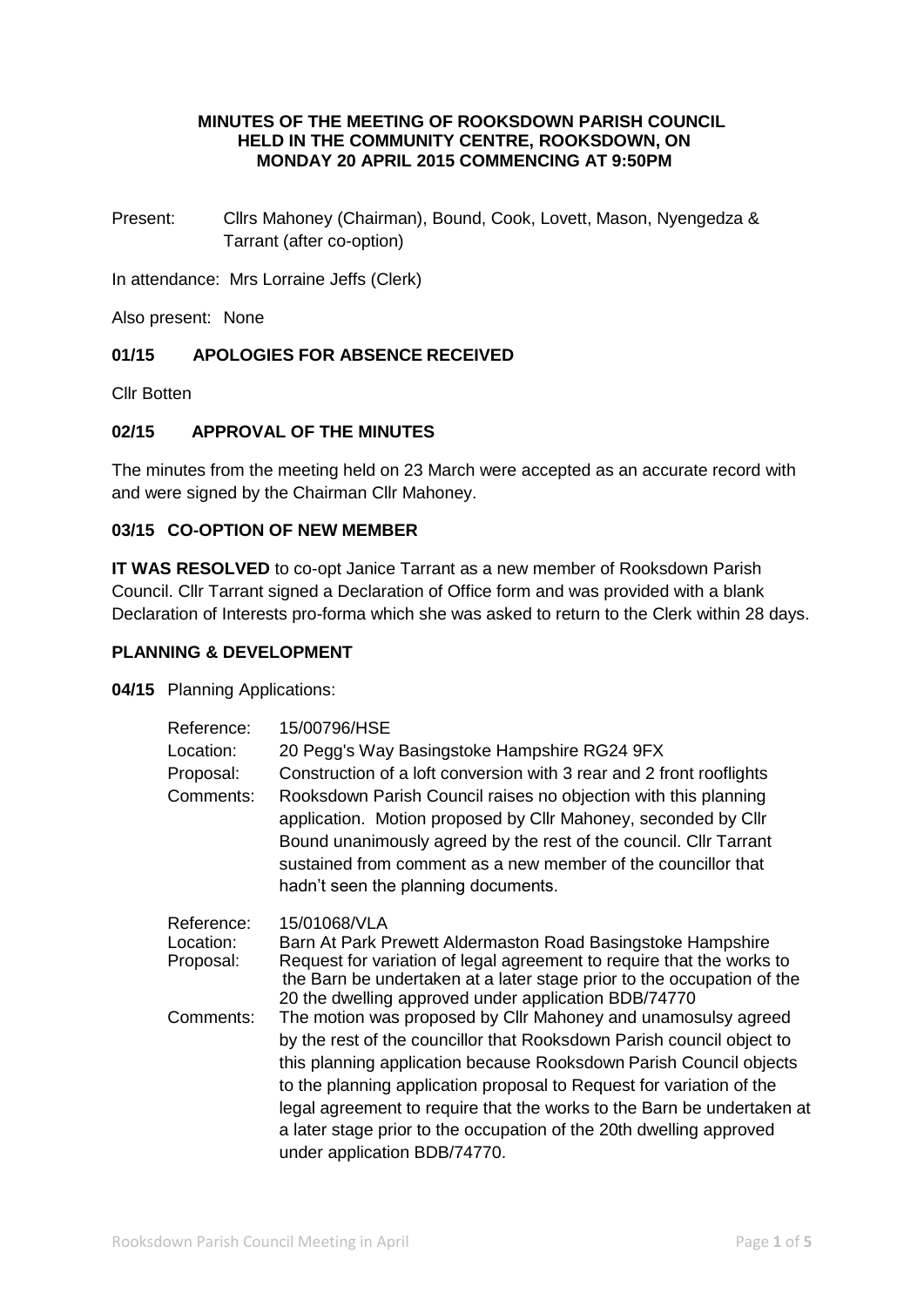The planning application BDB/74770 granted on 2 September 2014, states: '*Erection of 20 no. residential units and change of use and extension of an existing barn to provide commercial floorspace with associated access, parking and landscaped provision'.* 

The s106 Agreement for the application states

'*The Development shall not be occupied unless and until the Developer had completed the works to the Barn on the site in accordance with the relevant approved planning application BDB/74770 (or any subsequent approved applications or variation applications) such works to be carried out to the full Planning Development Manage*r'.

The s106 Agreement also states the work to the Barn **must** commence prior to the occupation of the 20th dwelling approved under the application BDB/74770 with completion of works within one year of commencement.

Taylor Wimpey have been very quick to market and sell all of the 20 residential units in this development. The new residents to the development will have taken great confidence in the condition when considering to purchase their properties. The existing condition protects their new investment. Taylor Wimpey must be held to deliver on this condition and should not be released from this requirement.

In Rooksdown Taylor Wimpey have a track record of not carrying out works when they are supposed to in a timely manner. Any delay will result in the further deterioration of this local heritage asset. This Grade II listed building has already been compromised by the nature of the adjacent development. If these amendments had been suggested in the original planning application there would have been significant opposition to the planning application in the first place.

| Reference:                                        | 15/00823/DERM                                                                                                                                                                                                                                                                                                                      |
|---------------------------------------------------|------------------------------------------------------------------------------------------------------------------------------------------------------------------------------------------------------------------------------------------------------------------------------------------------------------------------------------|
| Location:                                         | The Lodge Aldermaston Road Basingstoke Hampshire RG24 9NB                                                                                                                                                                                                                                                                          |
| Proposal:                                         | Details submitted relating to impact of protected species as required<br>pursuant toprior notification of demolition of two storey mid-Victorian<br>former gatehouse                                                                                                                                                               |
| Comments:                                         | No objection be raised on this planning application because it is a<br>notification of demolition                                                                                                                                                                                                                                  |
| Reference:<br>Location:<br>Proposal:<br>Comments: | 15/00950/HSE<br>2 Spoonwood Close Basingstoke Hampshire RG24 9GQ<br>Conversion of garage to habitable accommodation<br>Rooksdown Parish Council raises no objection with this planning<br>application. Motion was proposed by Cllr Mahoney and four Cllrs<br>agreed. Cllr Lovett objected and Cllr Tarrant sustained from comment. |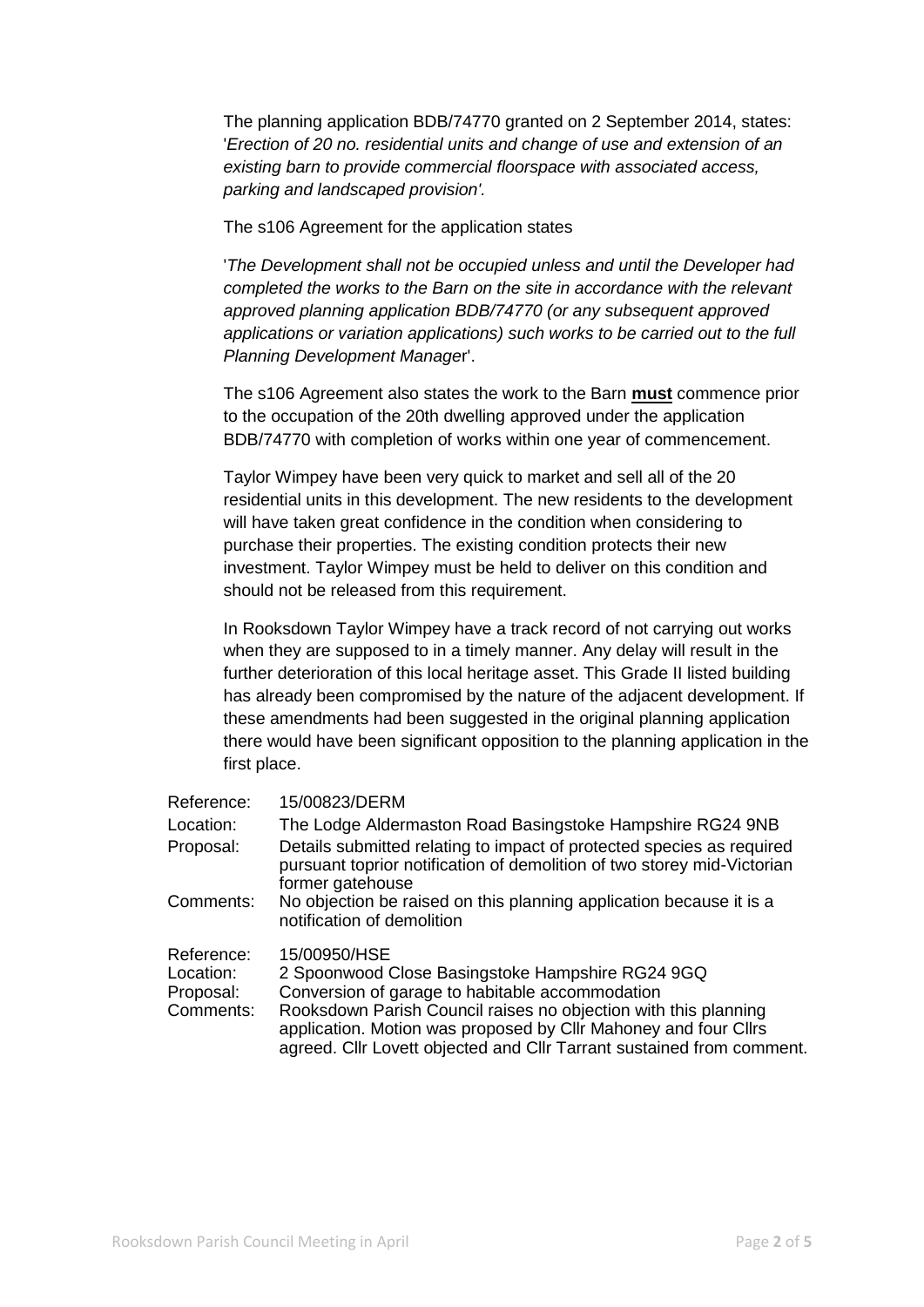## **FINANCIAL MATTERS**

## **05/15 FINANCIAL REPORTS (Documents A1, A2 & A3) 2014/2015**

A financial report & Bank Reconciliation at 20 April showing balances of £45,261.10 in the 30 notice account and £1,431.23 up to & including CQ No 504 in the Treasurers' Account. This was noted by the chairman Cllr Mahoney and approved by the council. Documents A1 & A2 hard copy attached (Appendix 1).

## **06/15 TO RECEIVE AND APPROVE THE ANNUAL RETURN & ACCOUNTS FOR 2014/15 AND TO AGREE THE RESOLUTIONS IN PAPER A4**

**IT WAS RESOLVED** to agree the adoption of the accounts for 2014/15 and to approve the Annual Audit Commission pro-forma section 1 & section 2 of accounts by the full Council. This was signed by both the Chairman Cllr Mahoney and the Clerk Lorraine Jeffs during the Parish meeting. **IT WAS RESOLVED** to agree the resolutions in paper A4. (Appendix 2 attached)

## **07/15 TO RESOLVE TO AUTHORISE PAYMENT OF EXCEEDED HOURS WORKED BY RON DARLEY**

**IT WAS RESOLVED** to approve and make payment of the exceeded hours worked by Ron Darley which was detailed in an email for the councillors to review.

#### **Payments for approval (Document A3)**

Date of completion: 20/04/2015

#### **Re: PAYMENTS FOR APPROVAL**

The following payments are for approval at the **20 APRIL** RPC meeting:

| <b>CQ No</b>                                | <b>PAYEE</b>                               | <b>SERVICE</b>             | <b>AMOUNT</b> |  |  |  |  |
|---------------------------------------------|--------------------------------------------|----------------------------|---------------|--|--|--|--|
| <b>VOID CHEQUE(S)</b>                       |                                            |                            |               |  |  |  |  |
| 492                                         | <b>Just Salt</b>                           | Spoilt                     | £0.00         |  |  |  |  |
|                                             |                                            |                            |               |  |  |  |  |
| <b>CHEQUE(S) SIGNED INBETWEEN MEETING'S</b> |                                            |                            |               |  |  |  |  |
|                                             | <b>NONE</b>                                |                            |               |  |  |  |  |
|                                             |                                            |                            |               |  |  |  |  |
| <b>CHEQUE(S)</b>                            |                                            |                            |               |  |  |  |  |
| 493                                         | Rooksdown Community<br>Association (R.C.A) | February Meeting Room Hire | £73.00        |  |  |  |  |
| 494                                         | <b>Just Salt</b>                           | Road & path salt grit      | £203.40       |  |  |  |  |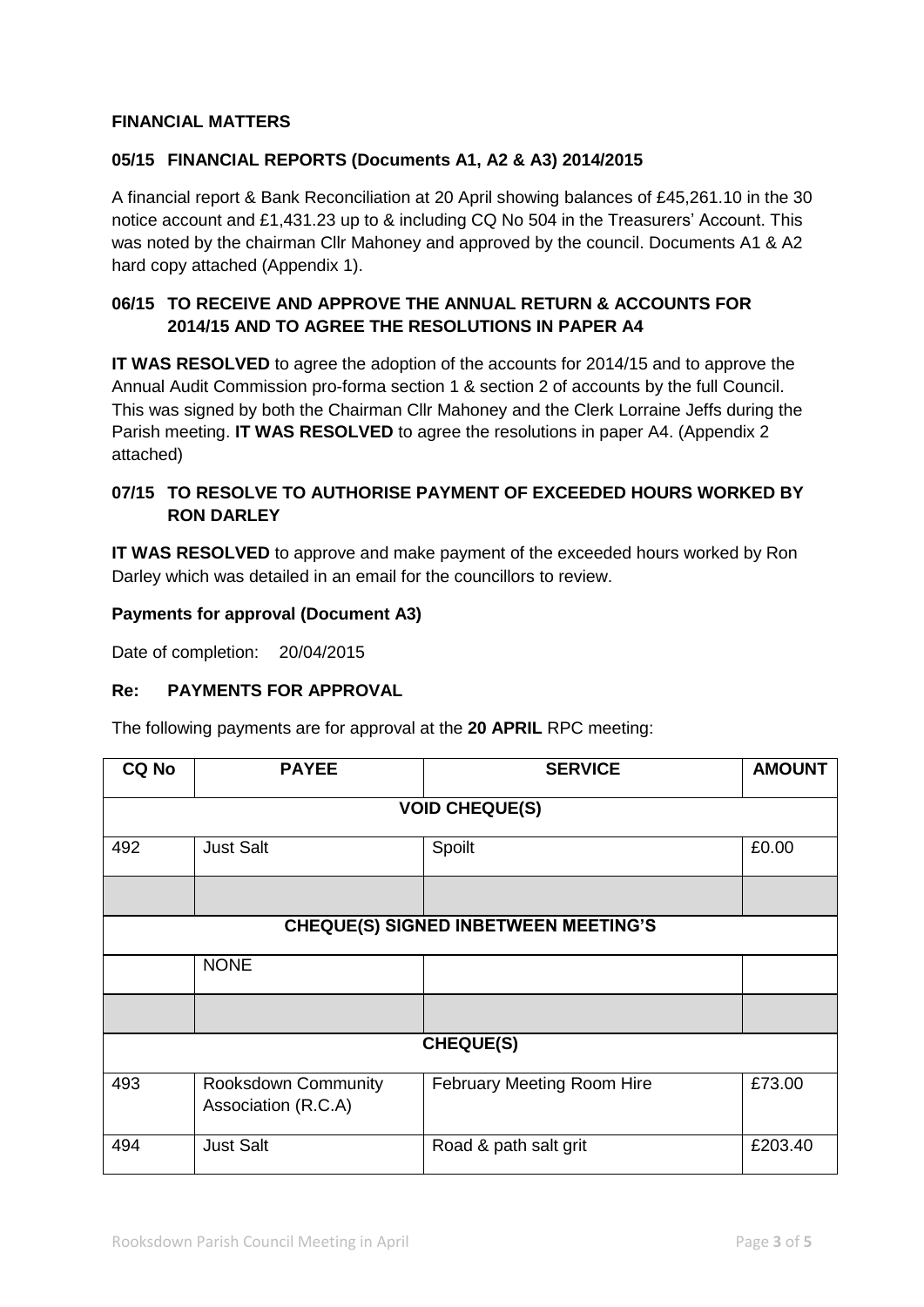| 495 | Lorraine Jeffs            | <b>April Salary</b>       | £697.57   |
|-----|---------------------------|---------------------------|-----------|
| 496 | <b>Hants Pension Fund</b> | <b>April Contribution</b> | £144.97   |
| 497 | <b>Ron Darley</b>         | <b>April Salary</b>       | £122.48   |
| 498 | <b>HMRC</b>               | <b>April Contribution</b> | £33.17    |
| 499 | Simon Bound               | Banner (APA)              | £51.40    |
| 500 | <b>HALC</b>               | Subscription + Levy       | £634.00   |
| 501 | <b>HALC</b>               | <b>HR Subscription</b>    | £120.00   |
| 502 | R.C.A                     | March Meeting room hire   | £51.00    |
| 503 | Prontaprint               | <b>Newsletter</b>         | £645.00   |
| 504 | Lorraine Jeffs            | <b>Refreshments APA</b>   | £20.80    |
|     |                           | <b>TOTAL:</b>             | £2,796.79 |

## **DATE & VENUE OF THE NEXT MEETING**

The next Rooksdown Annual General meeting (AGM) will be held on 18 May 2015 at the Community Centre.

**There being no further business the meeting closed at 10:40**

Signed..................................................... Date...................................................